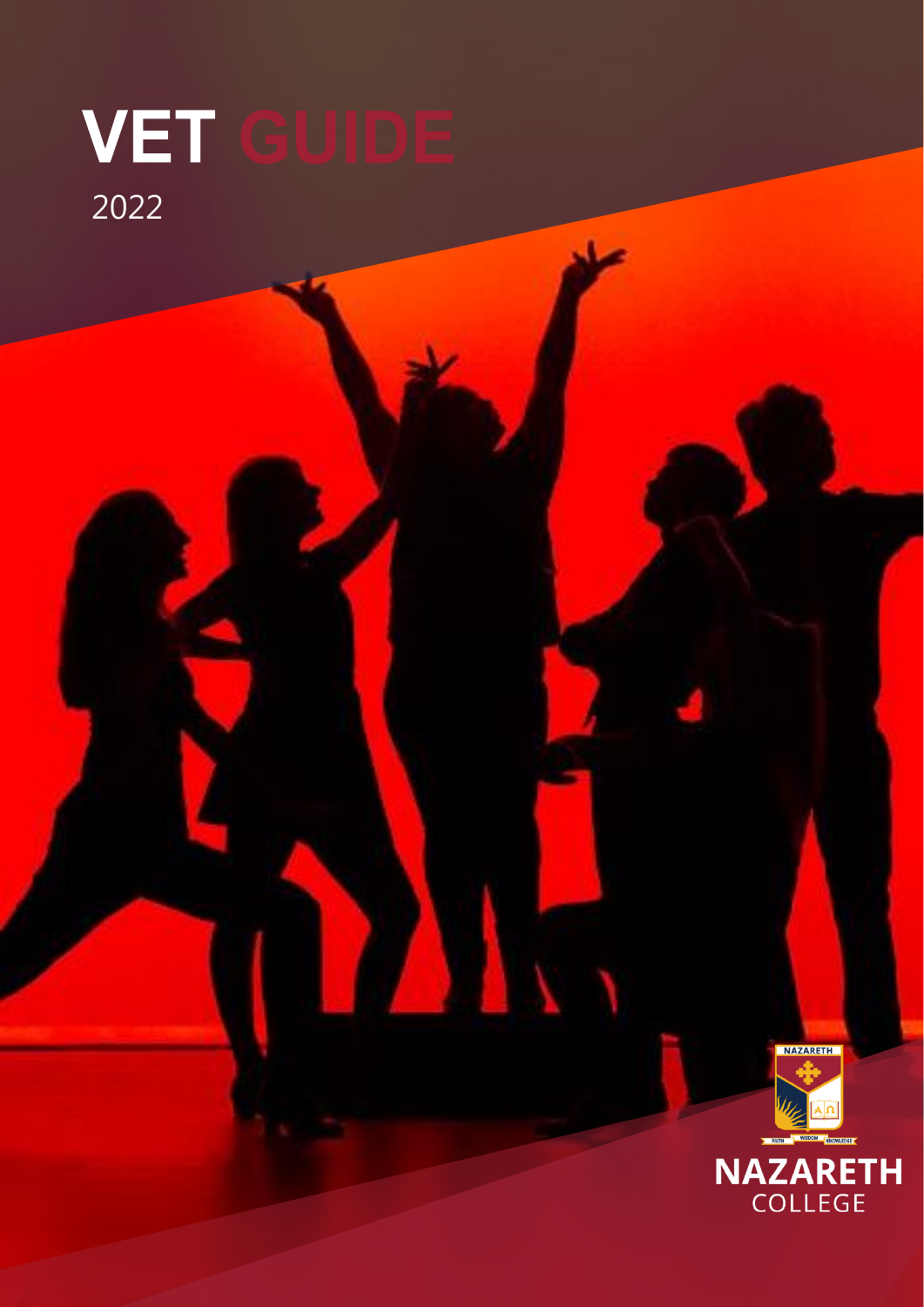## **Vocational Education and Training (VET)**

VCE AND VCAL VET programs are vocational studies (career directed) approved by the Victorian Curriculum and Assessment Authority (VCAA) as appropriate for senior secondary school students. VET programs lead to nationally recognised qualifications, thereby offering students the opportunity to gain a VCE or VCAL Certificate and nationally accredited Vocational Education and Training Units of Competencies upon completion of their secondary studies.

VET programs are fully recognised within both our senior pathways programs, VCE and VCAL, and contribute towards the satisfactory completion of VCE with weight equal to traditional VCE subjects. Only Units 3/4 VET contribute towards VCE study score and not all VET studies have an attached score towards the ATAR.

Nazareth College offers VET certificates to selected Year 10 to 12 students who know what they wish to pursue as a career and have shown the motivation and organisational skills to study in a more adult environment where initiative and independence are crucial to success.

## **Additional Costs for VET Courses**

Fees for VET in VCE and VET in VCAL and LEAP courses are paid directly by the College to the provider, who bill the school based on the total number of students we have enrolled in their courses. Nazareth-run VET courses in VET Music and VET Dance do not incur addition tuition fees for parents

Note that the **fees associated** with all external Years 11 and 12 VCE VET courses, are calculated at 50% of the Tuition Fees invoiced by the VET provider (generally this cost to parents ranges from between \$800 - \$1200 per year but is course dependent). Parents are **also** responsible for reimbursing Nazareth Accounts the total Material Costs charged to the College by the VET providers. Materials Costs are course dependent, with some courses requiring expensive kits containing tools of the trade. An estimate of Material Costs will be invoiced in October 2021. This fee component must be received by the College by 20 November 2021 to secure the student's place in the VET course.

VCAL Students' VET Tuition Fees form part of their general VCAL School Fees. Materials costs, however, must be paid by parents via the Accounts Office by 18 November 2021.

The remainder of the tuition fees for the VCE and VCAL programs will be invoiced in February 2022. Normal payment arrangements will apply.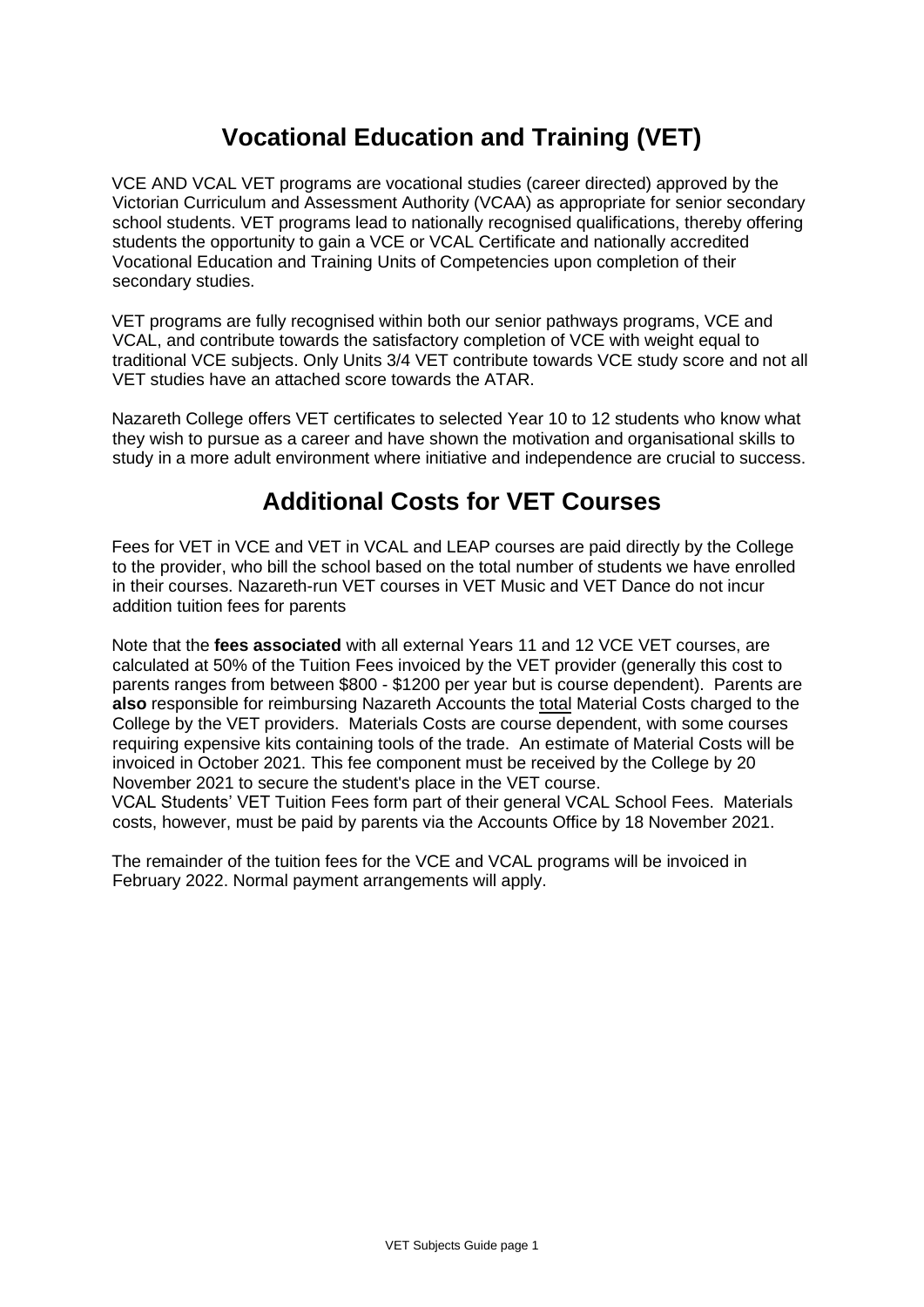## **VET Subjects List**

The table below provides a comprehensive list of VET Subjects available to study as part of an Academic (VCE) or Applied Learning (VCAL) Pathway in the senior years.

#### **Key to VET Assessment as VCE**

**Scored VCE VET Program** where a Study Score is achieved from completion of the

ongoing Assessment Tasks and the End of Year Examination. This contributes to the

ATAR.

**Block Credit** for either Units 1 & 2 and a Units 3 & 4 Sequence may be counted if

sufficient UOC hours (assessment) have been competently achieved.

**Recognition of units at Units 1 & 2 level and a Units 3 & 4 Sequence.**  Students who receive a Units 3 & 4 Sequence will be eligible for an increment towards their ATAR (10% of the lowest of the Primary Four Scaled Studies).

| <b>Available Course Locally</b>                    | <b>Duration</b> | <b>Location</b>                                                                              | <b>Half or full</b><br>day per week                                              |
|----------------------------------------------------|-----------------|----------------------------------------------------------------------------------------------|----------------------------------------------------------------------------------|
| Certificate III Acting (Screen)                    | 2 years         | <b>MBCTA Boronia</b>                                                                         | Evening                                                                          |
| <b>Certificate Agriculture</b>                     | 2 years         | Elisabeth Murdoch College,<br>Langwarrin                                                     |                                                                                  |
| <b>Certificate III Allied Health</b><br>Assistance | 2 years         | Swinburne Wantirna<br><b>Box Hill</b><br><b>Chisholm Berwick,</b><br>Frankston<br>Holmesglen | $\frac{1}{2}$ day<br>$\frac{1}{2}$ day<br>$\frac{1}{2}$ day<br>$\frac{1}{2}$ day |
| <b>Certificate II Animal Studies</b>               | 2 years         | <b>Box Hill</b><br><b>Foundation Learning Centre</b>                                         | $\frac{1}{2}$ day<br>Full day                                                    |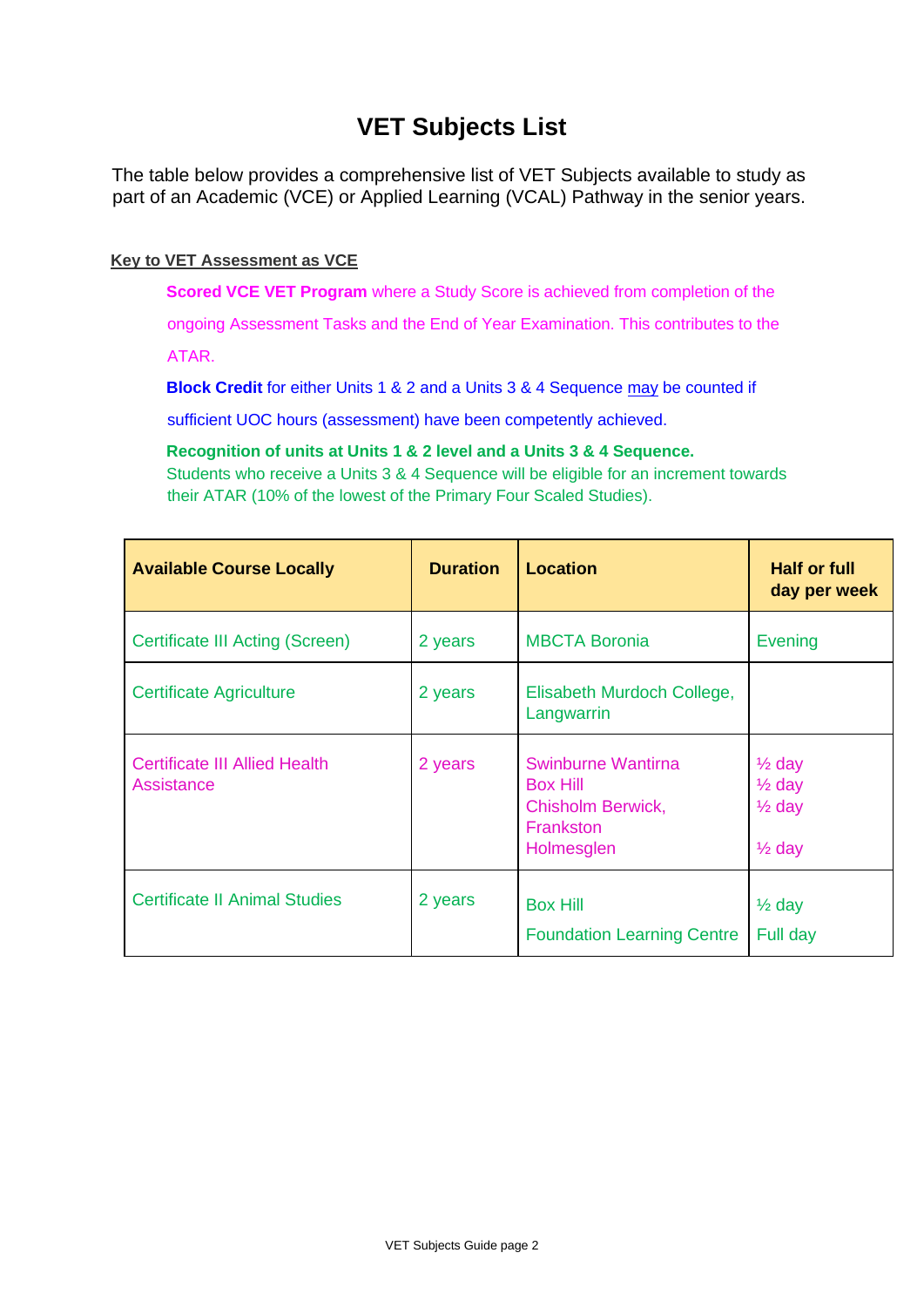| <b>Available Course Locally</b>                                   | <b>Duration</b>   | <b>Location</b>                                                                                                                  | <b>Half or full</b><br>day per week                                               |
|-------------------------------------------------------------------|-------------------|----------------------------------------------------------------------------------------------------------------------------------|-----------------------------------------------------------------------------------|
| <b>Certificate II Automotive</b><br>(Mechanical or Panel & Paint) | 2 years           | <b>Skill Invest</b><br><b>Chisholm Frankston or</b><br>Dandenong<br><b>Hallam Secondary College</b>                              | Full day<br>$\frac{1}{2}$ day<br>$\frac{1}{2}$ day                                |
| <b>Certificate III Beauty</b>                                     | 2 years           | <b>Chisholm Berwick,</b><br>& Dandenong<br><b>Hallam SC</b>                                                                      | Full day<br><b>TBC</b>                                                            |
| Certificate II Building (Bricklaying)                             | 2 years           | <b>Swinburne Croydon</b><br>Holmesglen<br>Chisholm                                                                               | Full day<br>Full day<br>$\frac{1}{2}$ day                                         |
| Certificate II Building (Carpentry)                               | 2 years           | Swinburne<br>Holmesglen<br>Chisholm<br><b>Box Hill</b><br><b>Skillinvest Dandenong</b>                                           | Full or 1/2 day<br>Full day<br>$\frac{1}{2}$ day<br>$\frac{1}{2}$ day<br>Full day |
| <b>Certificate II Business</b><br>(pink)                          | 1 year            | Swinburne Wantirna<br>Chisholm Dandenong or<br>Frankston<br><b>Hallam Secondary College</b><br><b>Foundation Learning Centre</b> | $\frac{1}{2}$ day<br>$\frac{1}{2}$ day<br><b>TBC</b><br>Full                      |
| <b>Certificate III Business</b>                                   | 1 year            | Swinburne Wantirna<br>Chisholm Dandenong or<br>Frankston                                                                         | $\frac{1}{2}$ day<br>$\frac{1}{2}$ day                                            |
| Certificate IV Cisco (IT)                                         | 2 years           | <b>Chisholm Frankston</b>                                                                                                        | $\frac{1}{2}$ day                                                                 |
| <b>Certificate II Civil Construction</b>                          | 2 years           | Swinburne Wantirna                                                                                                               | $\frac{1}{2}$ day                                                                 |
| <b>Certificate II Community Services</b>                          | 2 years<br>1 year | Swinburne Wantirna<br><b>Chisholm Berwick &amp;</b><br>Frankston<br><b>Foundation Learning Centre</b>                            | $\frac{1}{2}$ day<br>$\frac{1}{2}$ day<br><b>Full Day</b>                         |
| <b>Certificate III Community Services</b>                         | 2 year            | <b>Hallam Secondary College</b>                                                                                                  | <b>TBC</b>                                                                        |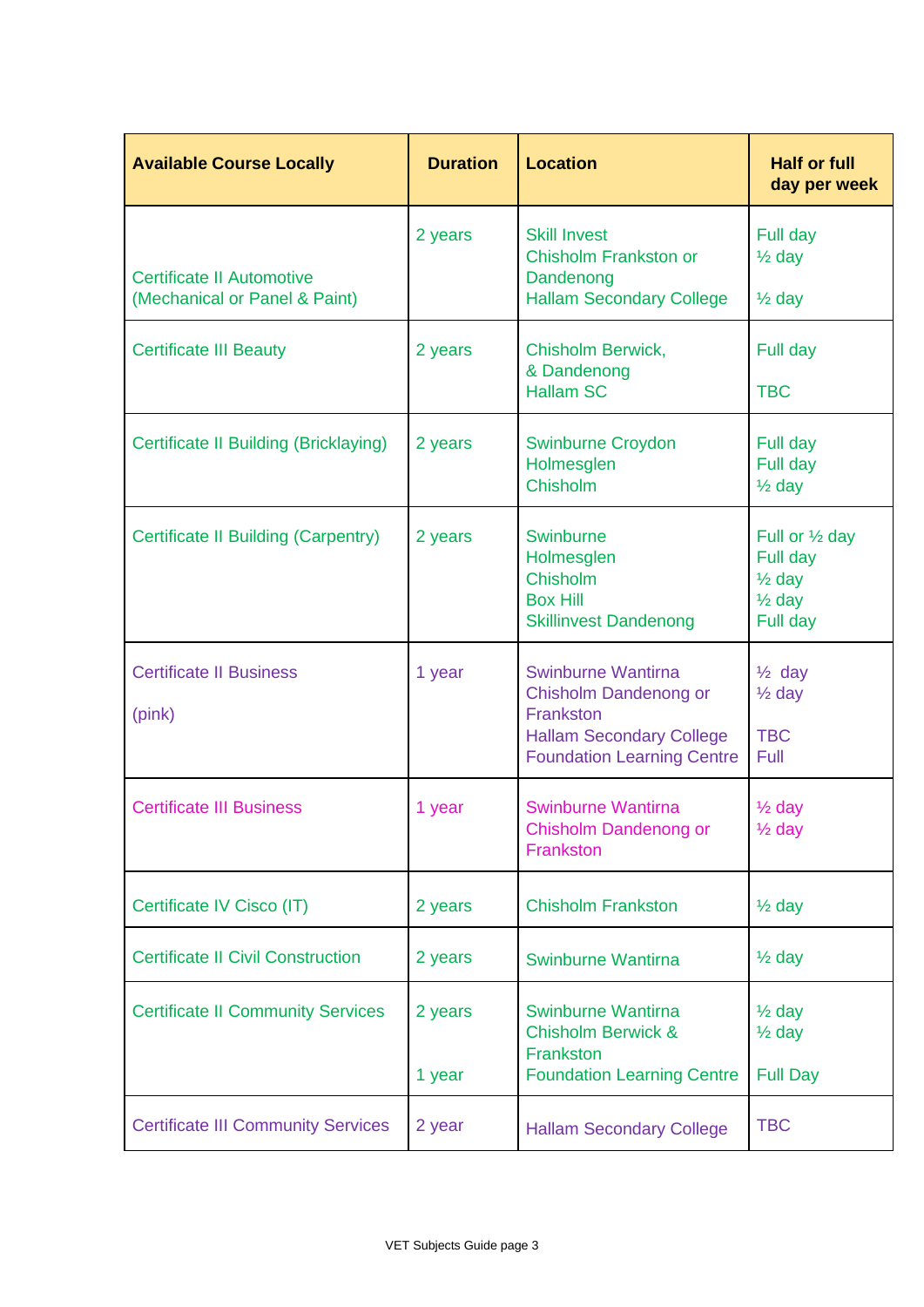| <b>Available Course Locally</b>                                       | <b>Duration</b> | <b>Location</b>                                                                                                                             | <b>Half or full</b><br>day per week                   |
|-----------------------------------------------------------------------|-----------------|---------------------------------------------------------------------------------------------------------------------------------------------|-------------------------------------------------------|
| <b>Certificate II Computer Assembly &amp;</b><br><b>Repair</b>        | 2 years         | <b>Chisholm Frankston &amp;</b><br><b>Berwick</b>                                                                                           | $\frac{1}{2}$ day                                     |
| <b>Certificate II Creative Industries</b><br>(Media)                  | 1 year          | <b>Swinburne Wantirna</b>                                                                                                                   | Full day                                              |
| Certificate II Dance (With some<br>Cert III modules)                  | 2 years         | Nazareth College                                                                                                                            | $\frac{1}{2}$ day                                     |
| <b>Certificate III Design Fundamentals</b>                            | 2 years         | <b>Swinburne Wantirna</b><br>Chisholm Dandenong,<br><b>Berwick &amp; Frankston</b><br><b>Holmesglen Chadstone</b>                           | Full day<br>$\frac{1}{2}$ day<br>$\frac{1}{2}$ day    |
| <b>Certificate III Early Childhood</b><br><b>Education &amp; Care</b> | 2 years         | <b>Holmesglen Waverley</b><br>Chisholm Dandenong,<br><b>Berwick &amp; Frankston</b><br><b>Box Hill</b><br><b>Foundation Learning Centre</b> | Full day<br>Full day<br>$\frac{1}{2}$ day<br>Full day |
| <b>Certificate II Electrotechnology</b>                               | 2 years         | Chisholm Dandenong,<br><b>Berwick &amp; Frankston</b><br>Holmesglen Moorabbin<br>Swinburne Wantirna                                         | $\frac{1}{2}$ day<br>Full day<br>$\frac{1}{2}$ day    |
| <b>Certificate II Engineering</b>                                     | 2 years         | Chisholm Dandenong or<br>Frankston<br>Holmesglen Moorabbin<br><b>Swinburne Wantirna</b>                                                     | $\frac{1}{2}$ day<br>Full day<br>$\frac{1}{2}$ day    |
| <b>Certificate III Events</b>                                         | 2 years         | <b>Holmesglen Waverley</b>                                                                                                                  | $\frac{1}{2}$ day                                     |
| Certificate III Fashion Design &<br><b>Technology</b>                 | 2 years         | Holmesglen Chadstone &<br>City                                                                                                              | $\frac{1}{2}$ day                                     |
| <b>Certificate II Furniture Making</b>                                | 2 years         | Holmesglen Chadstone,<br><b>Chisholm Dandenong &amp;</b><br>Frankston<br><b>Hallam Secondary College</b>                                    | <b>Full day</b><br>$\frac{1}{2}$ day<br><b>TBC</b>    |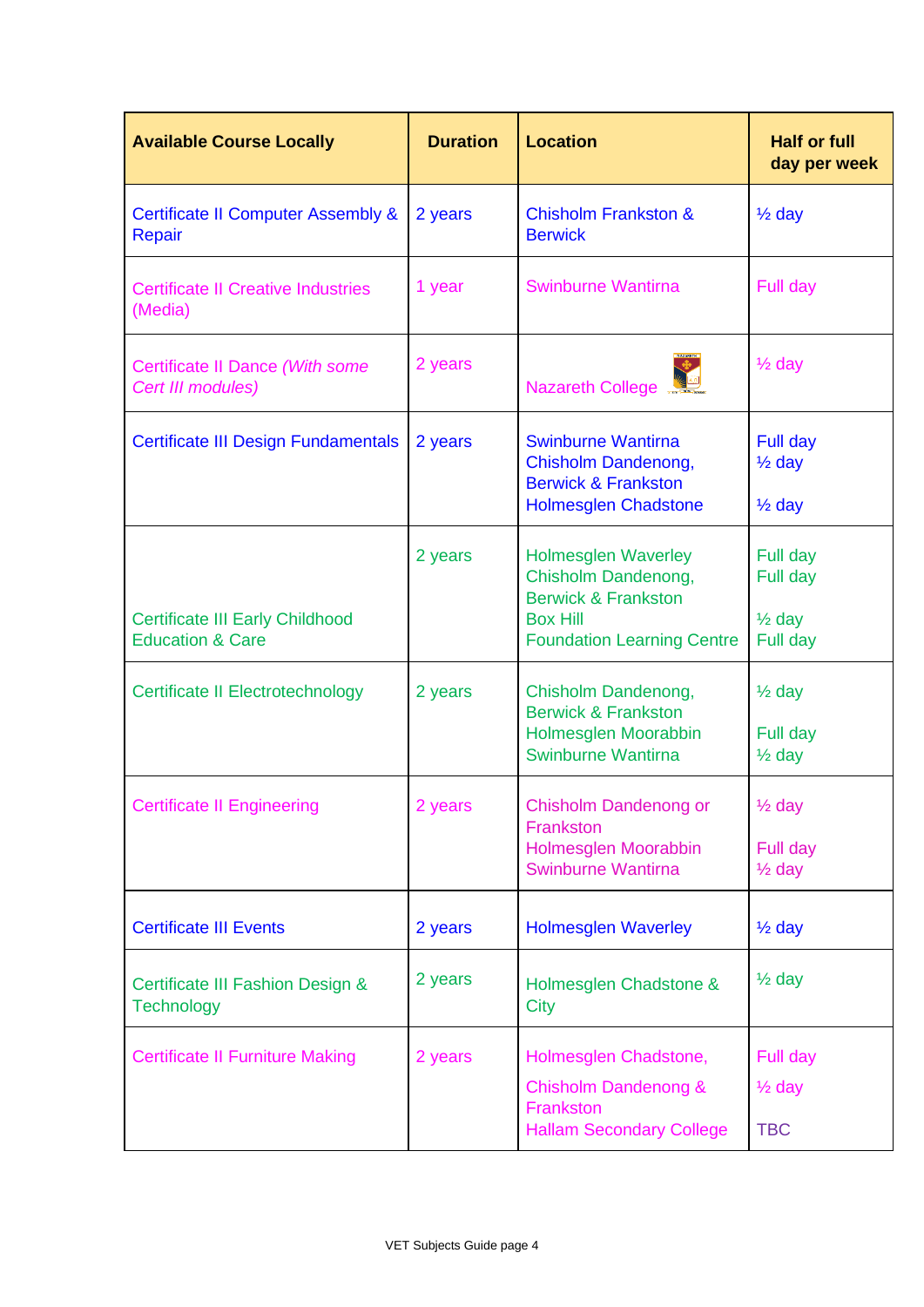| <b>Available Course Locally</b>                                                               | <b>Duration</b> | <b>Location</b>                                                                                                                                             | <b>Half or full</b><br>day per week                                                 |
|-----------------------------------------------------------------------------------------------|-----------------|-------------------------------------------------------------------------------------------------------------------------------------------------------------|-------------------------------------------------------------------------------------|
| <b>Certificate III Health Service</b><br><b>Assistance</b>                                    | 2 years         | Holmesglen Moorabbin<br><b>Chisholm Berwick</b><br><b>Hallam Secondary College</b>                                                                          | $\frac{1}{2}$ day<br>$\frac{1}{2}$ day<br><b>TBC</b>                                |
| <b>Certificate II Horticulture</b>                                                            | 2 years         | <b>Holmesglen Waverley</b><br><b>Chisholm Cranbourne</b><br>Swinburne Wantirna                                                                              | $\frac{1}{2}$ day<br>$\frac{1}{2}$ day<br>Full day                                  |
| Certificate II Hospitality (Front of<br>House)                                                | 2 years         | Chisholm Dandenong &<br>Frankston<br><b>Holmesglen Waverley</b><br><b>St John's Dandenong</b><br><b>Skillinvest</b><br><b>Foundation Learning</b><br>Centre | $\frac{1}{2}$ day<br>$\frac{1}{2}$ day<br>$\frac{1}{2}$ day<br>Full day<br>Full day |
| <b>Certificate III Information Digital</b><br>Media & Technology                              | 2 years         | Holmesglen Chadstone                                                                                                                                        | $\frac{1}{2}$ day                                                                   |
| <b>Certificate III Information Digital</b><br>Media & Technology (Games Art<br>and Animation) | 2 years         | Swinburne Wantirna                                                                                                                                          | $\frac{1}{2}$ day                                                                   |
| <b>Certificate III Information Digital</b><br>Media & Technology (Games<br>Creation)          | 2 years         | <b>Holmesglen Chadstone</b><br><b>Chisholm Dandenong</b><br>Swinburne Wantirna<br><b>Hallam Secondary College</b>                                           | $\frac{1}{2}$ day<br>$\frac{1}{2}$ day<br>Full day<br><b>TBC</b>                    |
| <b>Certificate II Integrated Technology</b>                                                   | 2 years         | <b>Hallam Secondary College</b>                                                                                                                             | <b>TBC</b>                                                                          |
| <b>Certificate III Interior Decoration &amp;</b><br>Retail                                    | 2 years         | <b>Holmesglen Chadstone</b>                                                                                                                                 | $\frac{1}{2}$ day                                                                   |
| <b>Certificate II Kitchen Operations</b><br>(Front of House)                                  | 2 years         | <b>Holmesglen Waverley</b><br><b>Chisholm Dandenong &amp;</b><br>Frankston<br><b>St John's Dandenong</b>                                                    | $\frac{1}{2}$ day<br>$\frac{1}{2}$ day<br>$\frac{1}{2}$ day                         |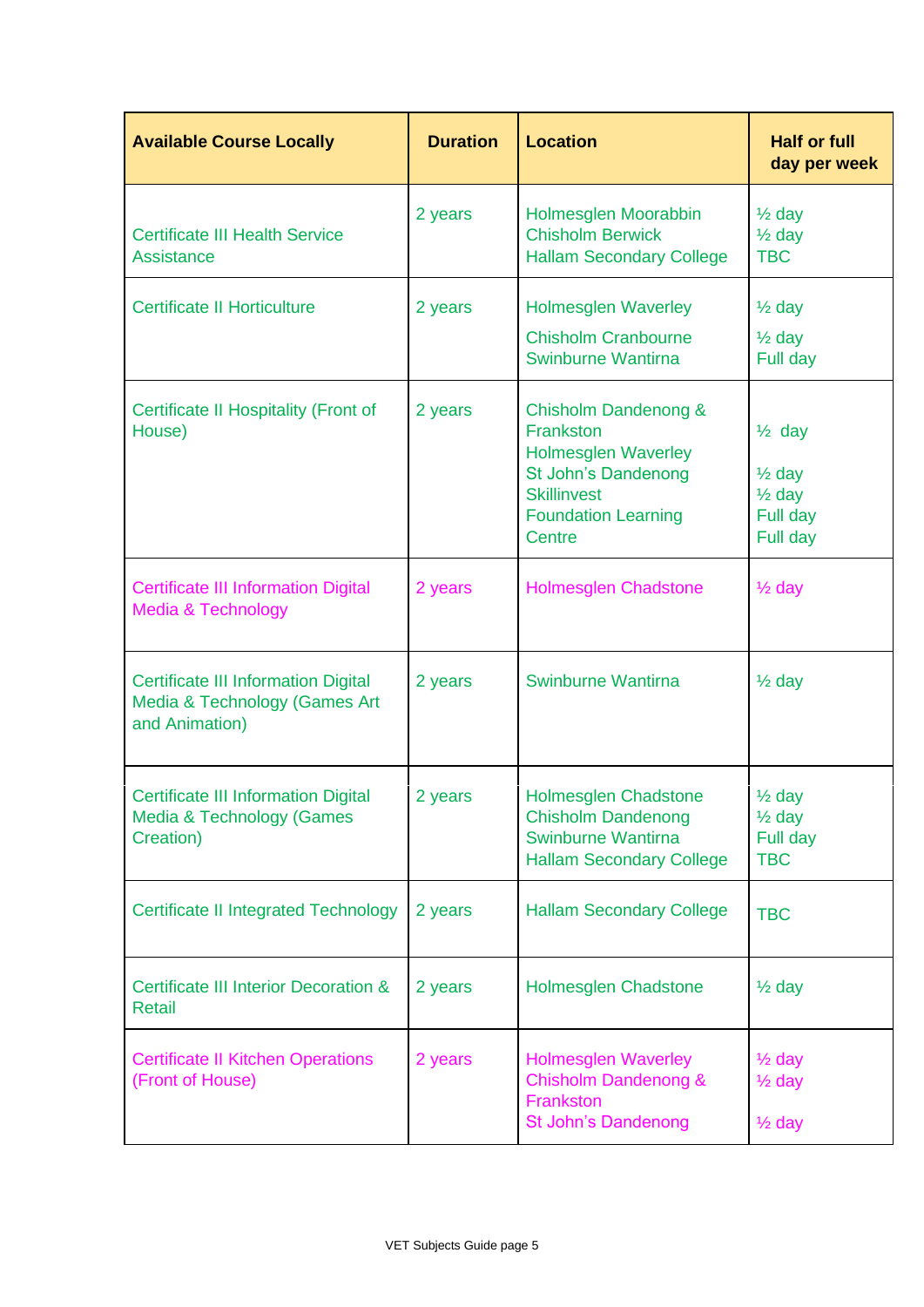| <b>Available Course Locally</b>                                       | <b>Duration</b> | <b>Location</b>                                                                                                                                 | <b>Half or full</b><br>day per week                                 |
|-----------------------------------------------------------------------|-----------------|-------------------------------------------------------------------------------------------------------------------------------------------------|---------------------------------------------------------------------|
| <b>Certificate II Kitchen Operation</b><br>(Patisserie)               | 2 years         | Chisholm Dandenong &<br>Frankston<br><b>Holmesglen Waverley</b><br><b>St John's Dandenong</b>                                                   | $\frac{1}{2}$ day<br>$\frac{1}{2}$ day<br><b>Evening</b>            |
| <b>Certificate III Laboratory Skills</b>                              | 2 years         | <b>Swinburne Wantirna</b><br>Holmesglen Chadstone                                                                                               | $\frac{1}{2}$ day<br>$\frac{1}{2}$ day                              |
| Certificate III Make-up                                               | 2 years         | <b>Chisholm Dandenong</b><br><b>Box Hil</b>                                                                                                     | Full day<br>$\frac{1}{2}$ day                                       |
| Certificate III Music Industry -<br>Performance                       | 2 years         | <b>Nazareth College</b>                                                                                                                         | $\frac{1}{2}$ day                                                   |
| <b>Certificate II Outdoor Recreation</b>                              | 1 year          | <b>Chisholm Frankston</b><br><b>Holmesglen Waverley</b><br><b>Box Hill</b>                                                                      | $\frac{1}{2}$ day<br>$\frac{1}{2}$ day<br>$\frac{1}{2}$ day         |
| <b>Certificate III Outdoor Recreation</b>                             | 2 years         | <b>Holmesglen Waverley</b>                                                                                                                      | $\frac{1}{2}$ day                                                   |
| <b>Certificate II Plumbing</b>                                        | 2 years         | <b>Swinburne Wantirna</b><br><b>Holmesglen Chadstone</b><br>Chisholm Dandenong,<br><b>Frankston, Berwick</b><br><b>Hallam Secondary College</b> | Full day<br>Full day<br>$\frac{1}{2}$ day<br><b>TBC</b>             |
| <b>Certificate II Printing &amp; Graphic Arts</b><br>(Vinyl Wrapping) | 2 years         | <b>Chisholm Dandenong</b>                                                                                                                       | $\frac{1}{2}$ day                                                   |
| <b>Certificate II Salon Assistant</b>                                 | 1 year          | <b>Skill Invest</b><br><b>Chisholm Frankston &amp;</b><br>Dandenong<br><b>Hallam Secondary College</b><br><b>Foundation Learning Centre</b>     | <b>Full day</b><br><b>Full day</b><br>$\frac{1}{2}$ day<br>Full day |
| Certificate III Screen & Media                                        | 2 years         | <b>Chisholm Frankston &amp;</b><br>Dandenong<br><b>Holmesglen Chadstone</b><br><b>Hallam Secondary College</b>                                  | $\frac{1}{2}$ day<br>$\frac{1}{2}$ day<br><b>TBC</b>                |